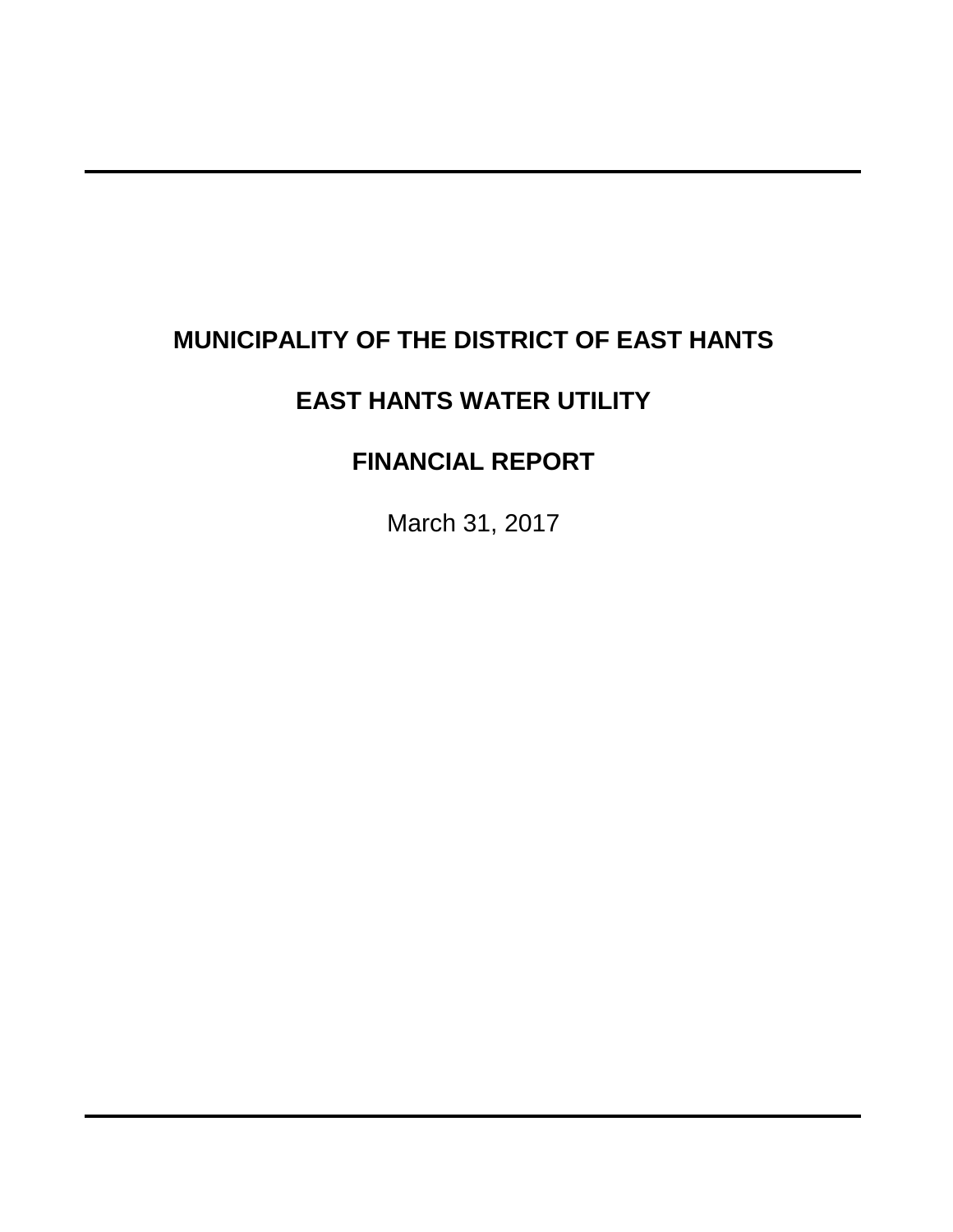|                                                                                       | Page         |
|---------------------------------------------------------------------------------------|--------------|
| <b>Auditor's Report</b>                                                               |              |
| Statement of Financial Position of the Water Utility Operating Fund                   | 1            |
| Statement of Financial Activities of the Water Utility Operating Fund                 | $\mathbf{2}$ |
| Statement of Financial Position of the Water Utility Capital Fund                     | 3            |
| Statement of Financial Activities of the Water Utility Capital Fund                   | 4            |
| Notes to the Financial Statements                                                     | $5 - 7$      |
| Schedule of Investment in Water Utility Plant and Equipment                           | 8            |
| Schedule to the Statement of Financial Activities of the Water Utility Operating Fund | 9            |
| Schedule of Capital Debt Charges and Term Debt of the Water Utility Capital Fund      | 10           |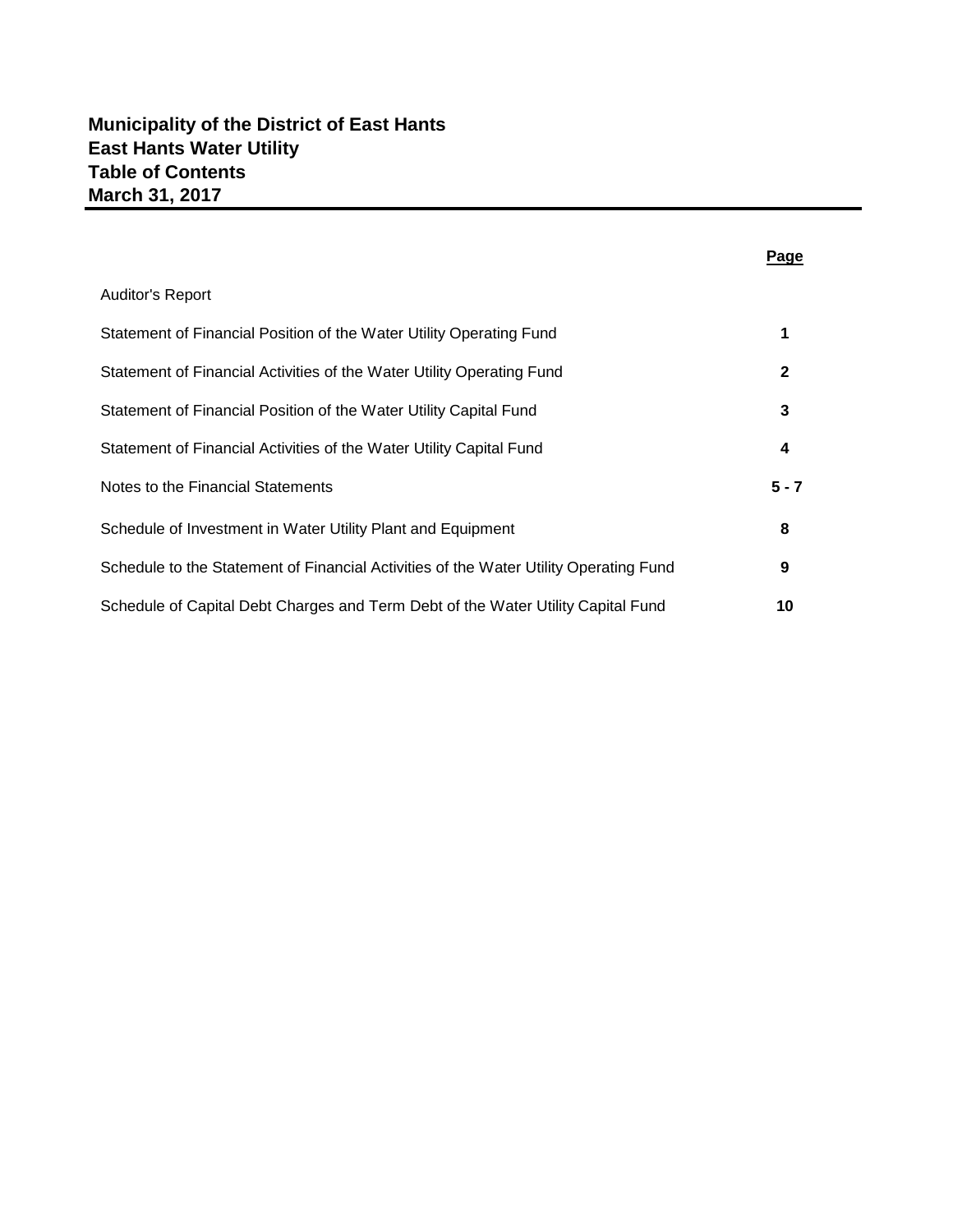# **Deloitte.**

Deloitte LLP Purdy's Wharf Tower II 1969 Upper Water Street Suite 1500 Halifax NS B3J 3R7 Canada

Tel: 902-422-8541 Fax: 902-423-5820 www.deloitte.ca

# **Independent Auditor's Report**

To the Municipal Council of the Municipality of the District of East Hants

We have audited the accompanying financial statements of East Hants Water Utility, which comprise the statement of financial position as at March 31, 2017, and the statements of financial activities for the year then ended, and a summary of significant accounting policies and other explanatory information. The financial statements have been prepared by management of the Municipality of the District of East Hants based on the accounting principles prescribed for Nova Scotia water utilities by the Nova Scotia Utility and Review Board.

#### **Management's Responsibility for the Financial Statements**

Management is responsible for the preparation and fair presentation of these financial statements in accordance with accounting principles prescribed for Nova Scotia water utilities by the Nova Scotia Utility and Review Board, and for such internal control as management determines is necessary to enable the preparation of financial statements that are free from material misstatement, whether due to fraud or error.

#### **Auditor's Responsibility**

Our responsibility is to express an opinion on these financial statements based on our audit. We conducted our audit in accordance with Canadian generally accepted auditing standards. Those standards require that we comply with ethical requirements and plan and perform the audit to obtain reasonable assurance about whether the financial statements are free from material misstatement.

An audit involves performing procedures to obtain audit evidence about the amounts and disclosures in the financial statements. The procedures selected depend on the auditor's judgment, including the assessment of the risks of material misstatement of the financial statements, whether due to fraud or error. In making those risk assessments, the auditor considers internal control relevant to the entity's preparation and fair presentation of the financial statements in order to design audit procedures that are appropriate in the circumstances, but not for the purpose of expressing an opinion on the effectiveness of the entity's internal control. An audit also includes evaluating the appropriateness of accounting policies used and the reasonableness of accounting estimates made by management, as well as evaluating the overall presentation of the financial statements.

We believe that the audit evidence we have obtained is sufficient and appropriate to provide a basis for our audit opinion.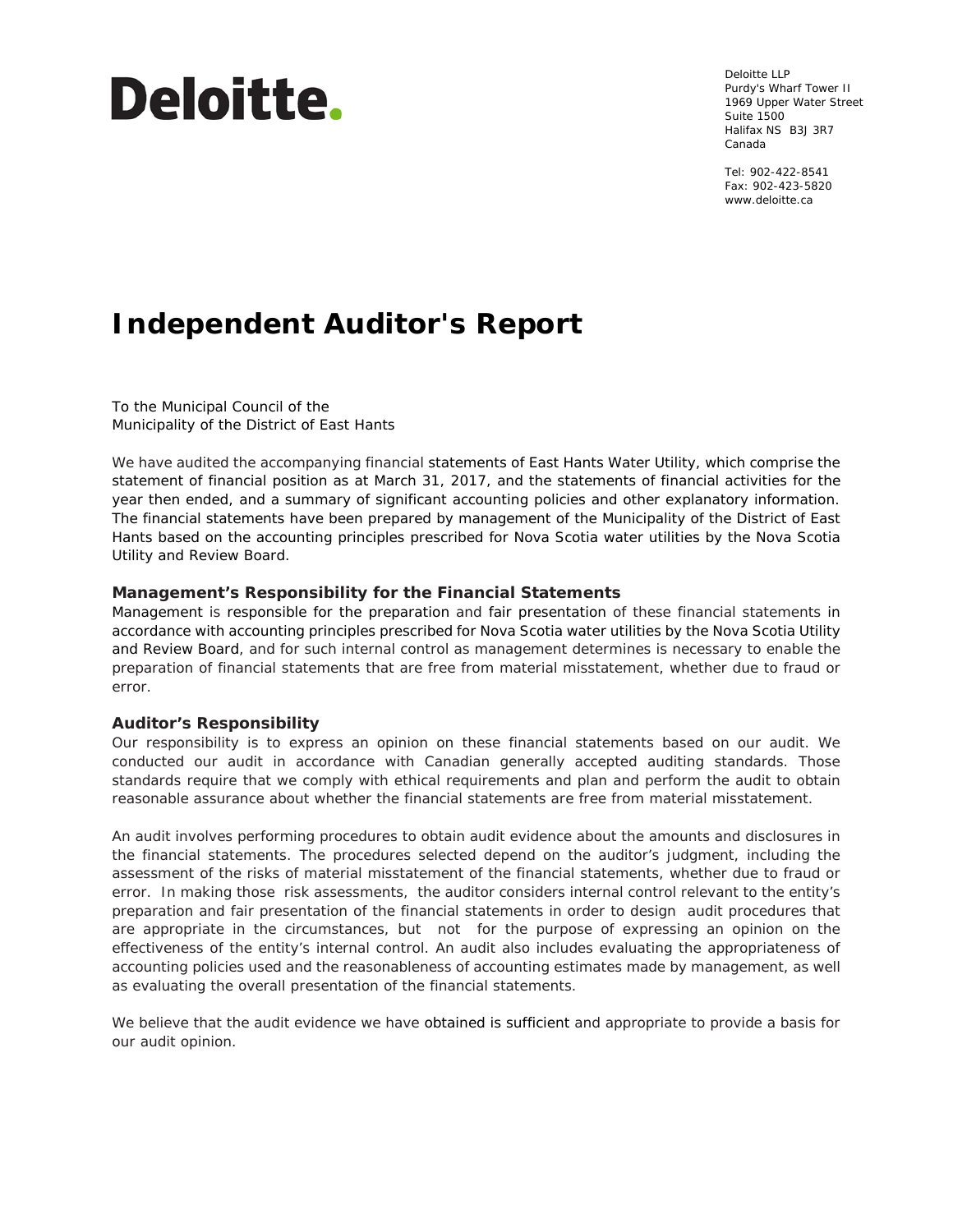#### **Opinion**

In our opinion, the financial statements present fairly, in all material respects, the financial position of East Hants Water Utility as at March 31, 2017, and the results of its financial activities for the year then ended in accordance with the accounting principles prescribed for Nova Scotia water utilities by the Nova Scotia Utility and Review Board.

#### **Basis for Accounting and Restrictions on Distribution and Use**

Without modifying our opinion, we draw attention to Note 1 to the financial statements, which describes the basis of accounting. The financial statements are prepared for the information and use of Council of the Municipality of the District of East Hants, Service Nova Scotia Municipal Affairs, and the Nova Scotia Utility and Review Board. As a result, the financial statements may not be suitable for another purpose. Our report is intended solely for Council of the Municipality of the District of East Hants, Service Nova Scotia Municipal Affairs, and the Nova Scotia Utility and Review Board and should not be distributed to or used by other parties.

Deboutt LLP

Chartered Professional Accountants August 3, 2017 Halifax, Nova Scotia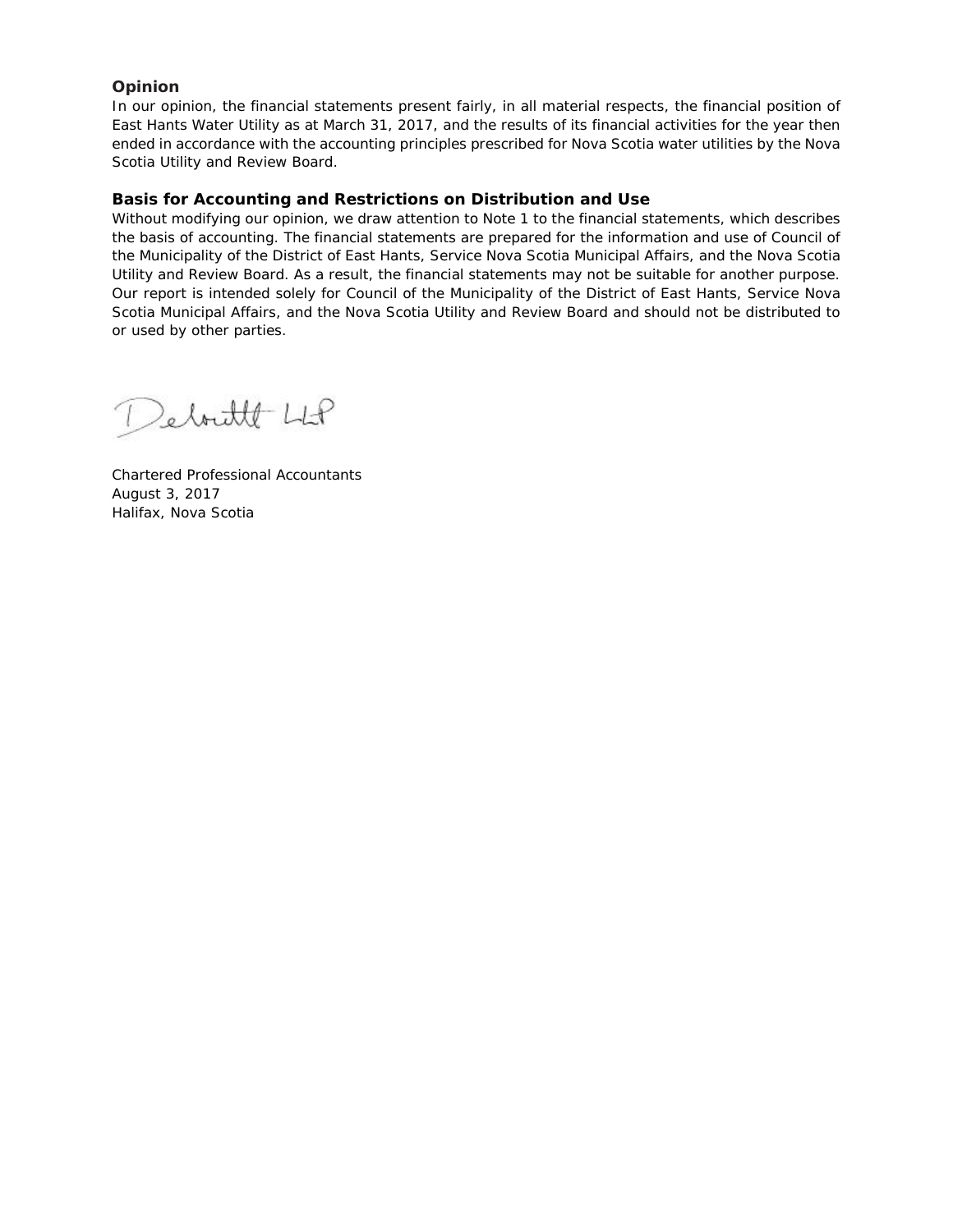## **Municipality of the District of East Hants East Hants Water Utility Operating Fund As at March 31, 2017 Statement of Financial Position**

|                                                          | 2017          | 2016          |
|----------------------------------------------------------|---------------|---------------|
| <b>FINANCIAL ASSETS</b>                                  |               |               |
| Cash - bank                                              | \$<br>980,188 | \$<br>846,240 |
| Rates receivable (less allowance for doubtful accounts - |               |               |
| \$6,510; 2017 - \$4,598; 2016 - Note 1b)                 | 587,527       | 548,215       |
| Accounts receivable                                      | 36,540        | 74,402        |
| Inventory, at cost                                       | 5,123         | 6,657         |
| Prepaid expenses                                         | 9,534         | 10,898        |
|                                                          | 1,618,912     | 1,486,412     |
| <b>LIABILITIES</b>                                       |               |               |
| Accounts payable and accrued liabilities                 | \$<br>88,815  | \$<br>97,897  |
| Deferred revenue - general                               | 35,447        | 37,854        |
|                                                          | 124,262       | 135,751       |
| <b>SURPLUS</b>                                           | 1,494,650     | 1,350,661     |
|                                                          | 1,618,912     | 1,486,412     |
|                                                          |               |               |

#### **Approved on Behalf of the Municipality of the District of East Hants**

Cornela de

Warden

Clerk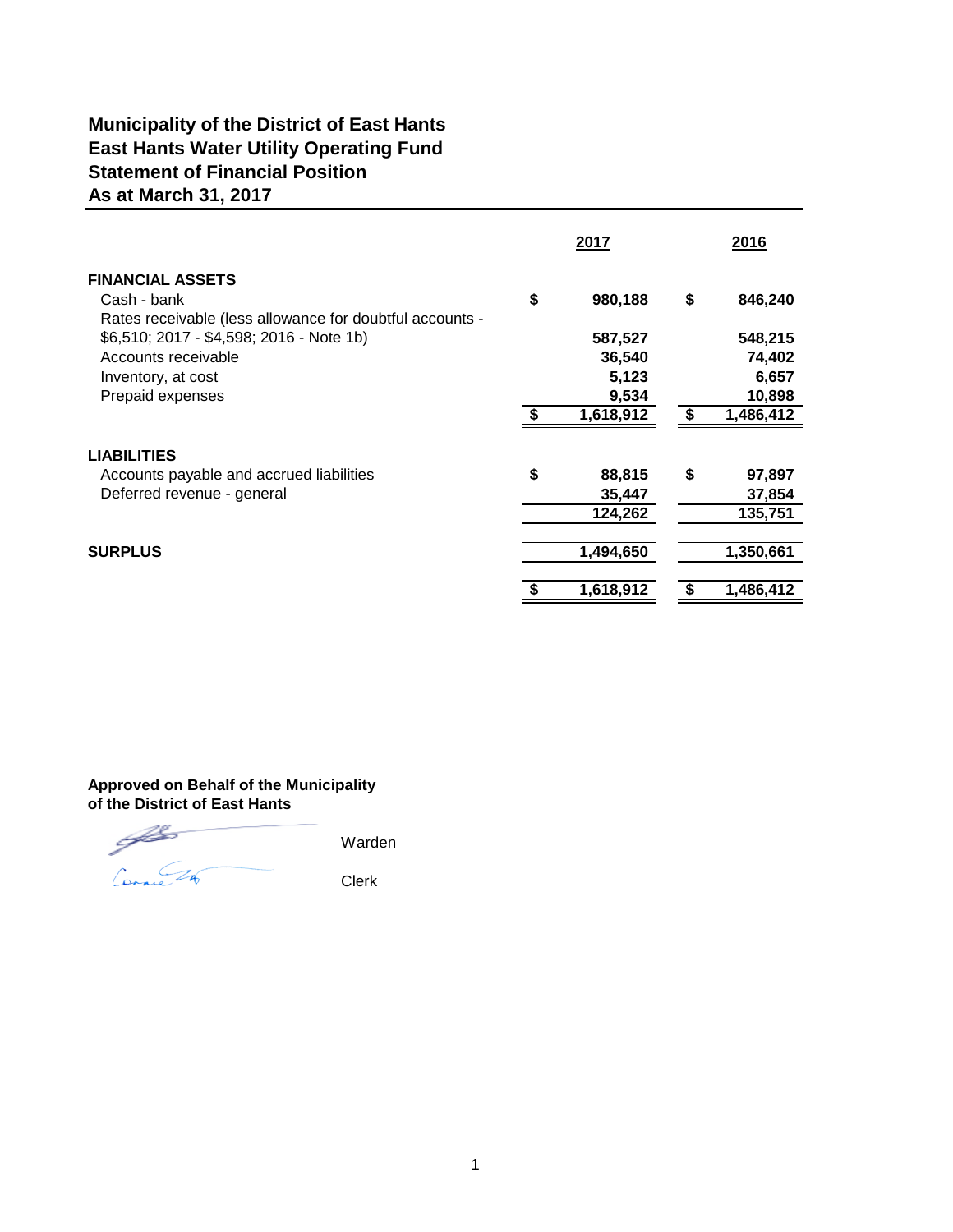## **Municipality of the District of East Hants East Hants Water Utility Operating Fund Year Ended March 31, 2017 Statement of Financial Activities**

|                                           | <b>Budget</b><br>2017<br>(Unaudited) | 2017            | 2016            |
|-------------------------------------------|--------------------------------------|-----------------|-----------------|
| <b>OPERATING REVENUE</b><br>Metered sales | \$<br>1,648,700                      | \$<br>1,678,696 | \$<br>1,617,722 |
| Public fire protection                    | 577,158                              | 557,852         | 516,897         |
| Coin meter                                | 33,000                               | 64,825          | 32,146          |
| Miscellaneous income                      | 14,625                               | 17,467          | 21,544          |
| <b>TOTAL OPERATING REVENUE</b>            | 2,273,483                            | 2,318,840       | 2,188,309       |
| <b>OPERATING EXPENDITURES</b>             |                                      |                 |                 |
| Source of Supply                          | 28,000                               | 9,715           | 10,477          |
| Pumping                                   | 254,240                              | 231,737         | 234,470         |
| Water treatment                           | 458,162                              | 434,821         | 426,112         |
| Transmission and distribution             | 723,067                              | 656,005         | 681,920         |
| Administrative and general                | 349,240                              | 285,630         | 269,089         |
| Depreciation                              | 353,833                              | 236,630         | 231,847         |
| <b>TOTAL OPERATING EXPENDITURES</b>       | 2,166,542                            | 1,854,538       | 1,853,915       |
|                                           |                                      |                 |                 |
| <b>NET OPERATING REVENUE</b>              | 106,941                              | 464,302         | 334,394         |
| <b>NON-OPERATING REVENUE</b>              |                                      |                 |                 |
| Interest                                  | 5,760                                | 4,588           | 5,955           |
| <b>Provincial PCAP Funding</b>            |                                      |                 | 74,022          |
| Transfer from operating                   | 175,000                              | 105,295         |                 |
|                                           | 180,760                              | 109,883         | 79,977          |
| <b>NON-OPERATING EXPENDITURES</b>         |                                      |                 |                 |
| Interest                                  | 218,082                              | 218,082         | 227,531         |
| Principal                                 | 212,115                              | 212,114         | 204,210         |
| Capital out of revenue                    |                                      |                 | 27,853          |
|                                           | 430,197                              | 430,196         | 459,594         |
| <b>NET NON-OPERATING EXPENDITURES</b>     | (249, 437)                           | (320, 313)      | (379, 617)      |
| <b>NET REVENUE (EXPENSE)</b>              | (142, 496)                           | 143,989         | (45, 223)       |
| <b>SURPLUS, BEGINNING OF YEAR</b>         | 1,350,661                            | 1,350,661       | 1,395,884       |
| <b>SURPLUS, END OF YEAR</b>               | 1,208,165<br>\$                      | 1,494,650<br>\$ | \$<br>1,350,661 |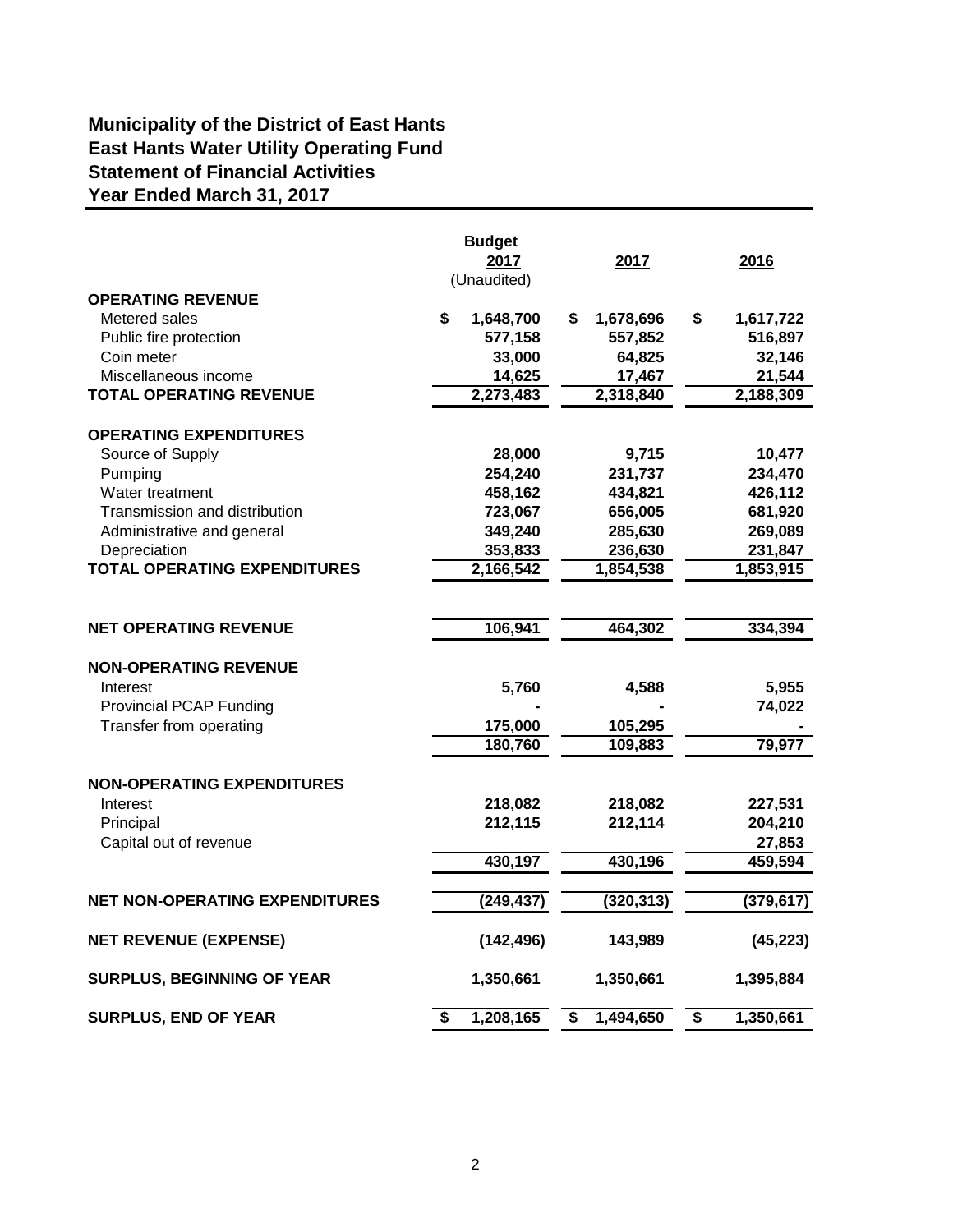## **Municipality of the District of East Hants East Hants Water Utility Capital Fund As at March 31, 2017 Statement of Financial Position**

|                                                                                                                               | 2017 |                                                 |          | 2016                                                   |
|-------------------------------------------------------------------------------------------------------------------------------|------|-------------------------------------------------|----------|--------------------------------------------------------|
| <b>ASSETS</b><br>Cash - bank<br>Cash - Depreciation (Note 2)<br>Accounts receivable<br>Utility plant and equipment (schedule) | \$   | 1,843,015<br>79,724<br>22,741,625<br>24,664,364 | \$<br>\$ | 10,282<br>1,709,272<br>106<br>22,531,417<br>24,251,077 |
| <b>LIABILITIES</b>                                                                                                            |      |                                                 |          |                                                        |
| Bank indebtedness                                                                                                             | \$   | 50,053                                          | \$       |                                                        |
| Accounts payable                                                                                                              |      | 19,284                                          |          |                                                        |
| Term debt (Note 3)                                                                                                            |      | 4,529,545                                       |          | 4,741,659                                              |
| Deferred contributions                                                                                                        |      | 6,994,629                                       |          | 7,046,627                                              |
| Accumulated depreciation                                                                                                      |      | 5,287,830                                       |          | 4,933,502                                              |
|                                                                                                                               |      | 16,881,341                                      |          | 16,721,788                                             |
| <b>INVESTMENT IN CAPITAL ASSETS</b>                                                                                           |      | 7,783,023                                       |          | 7,529,289                                              |
|                                                                                                                               |      | 24,664,364                                      | S        | 24,251,077                                             |

# **Approved on Behalf of the Municipality**

**of the District of East Hants**<br>
Connected **Fast** 

Warden

Clerk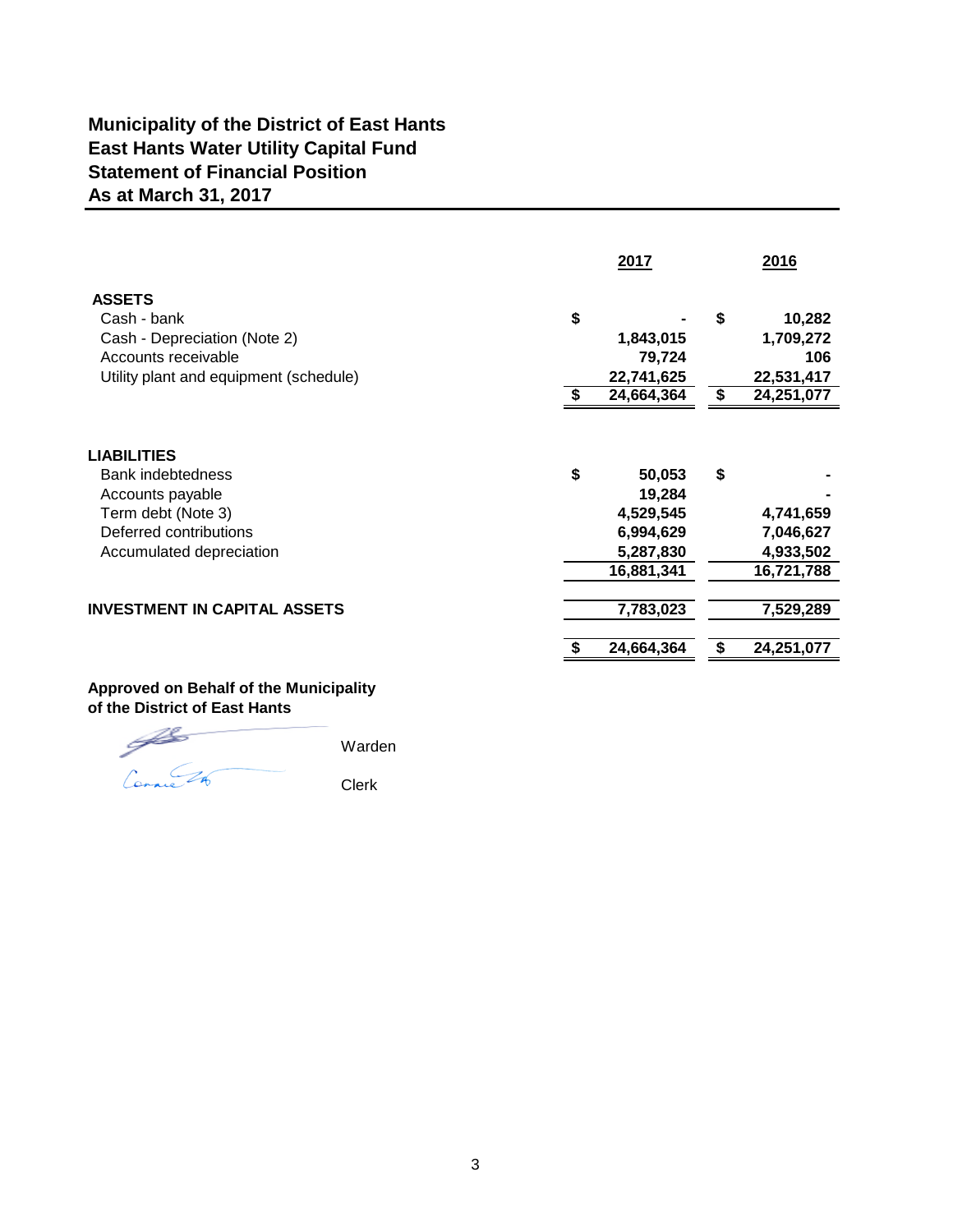# **Municipality of the District of East Hants East Hants Water Utility Capital Fund Year Ended March 31, 2017 Statement of Financial Activities**

|                                                             | 2017               | 2016               |
|-------------------------------------------------------------|--------------------|--------------------|
| <b>REVENUE</b><br>Investment income                         | \$<br>19,720       | 17,826<br>\$       |
| <b>FINANCING AND TRANSFERS</b><br>Transfers from operations |                    | 27,853             |
| Transfers from special reserves (capital)                   | 21,900             | 23,501             |
| Term debt retired                                           | 212,114<br>234,014 | 204,210<br>255,564 |
|                                                             |                    |                    |
| <b>CHANGE IN FUND BALANCE</b>                               | 253,734            | 273,390            |
| <b>BEGINNING FUND BALANCE</b>                               | 7,529,289          | 7,255,899          |
| <b>ENDING FUND BALANCE</b>                                  | 7,783,023          | 7,529,289<br>\$    |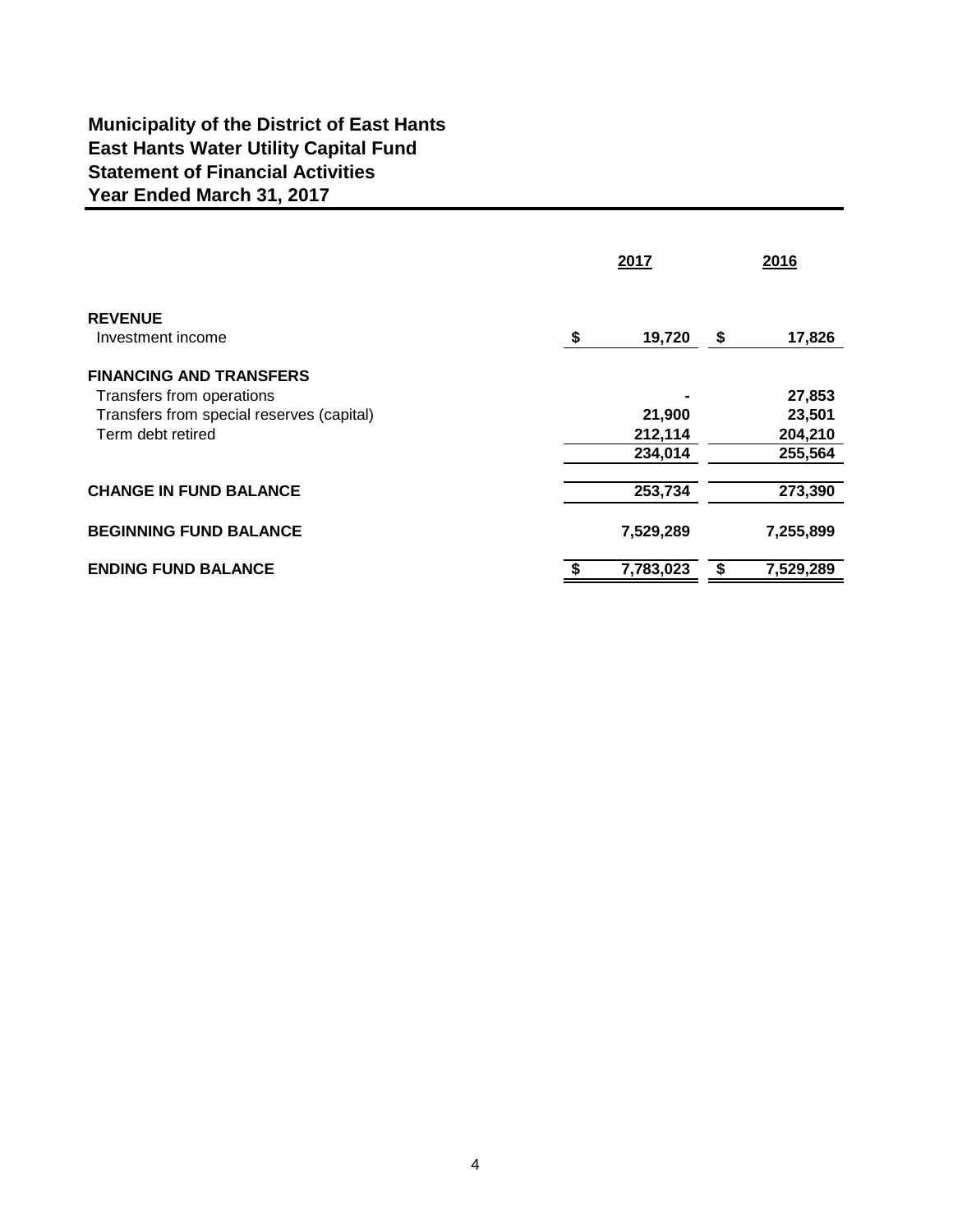#### **MUNICIPALITY OF THE DISTRICT OF EAST HANTS EAST HANTS WATER UTILITY NOTES TO THE FINANCIAL STATEMENTS MARCH 31, 2017**

#### **1. ACCOUNTING POLICIES**

The East Hants Water Utility financial statements have been prepared in accordance with the accounting principles prescribed for Nova Scotia water utilities by the Nova Scotia Utility and Review Board (NSUARB) and are intended for the use of Council, Nova Scotia Municipal Affairs and the NSUARB.

The basis of accounting used in these financial statements differs materially from Canadian generally accepted accounting principles (GAAP) as prescribed in the Canadian Public Sector accounting standards established by the Public Sector Accounting Board (PSAB) of the Chartered Professional Accountants of Canada (CPA Canada). The significant differences from GAAP are described below. GAAP requires that:

- Principal payments on debt should not be reported on the Statement of Financial Activities.
- A Statement of Cash Flows should be presented
- Accumulated depreciation be netted against Utility Plant and Equipment and presented within assets.

Other significant accounting policies are as follows:

#### **a) Revenue and Expenditure**

Revenue and expenditure items are recorded on an accrual basis.

Certain sources of revenue, including forfeited discounts, are recorded on a cash basis.

Principal and interest payments relating to long-term debt are recorded as an expense when paid.

Interest earned on amortization funds is recorded as an addition to the Depreciation Fund.

The Municipal Water Utility receives donated capital assets and grants to cover capital expenditures. These are recorded as deferred contributions and amortized into revenue at a rate corresponding with the depreciation rate for the related capital assets.

#### **b) Allowance for Doubtful Accounts**

A valuation allowance is provided for estimated losses that will be incurred in collecting rates receivable outstanding.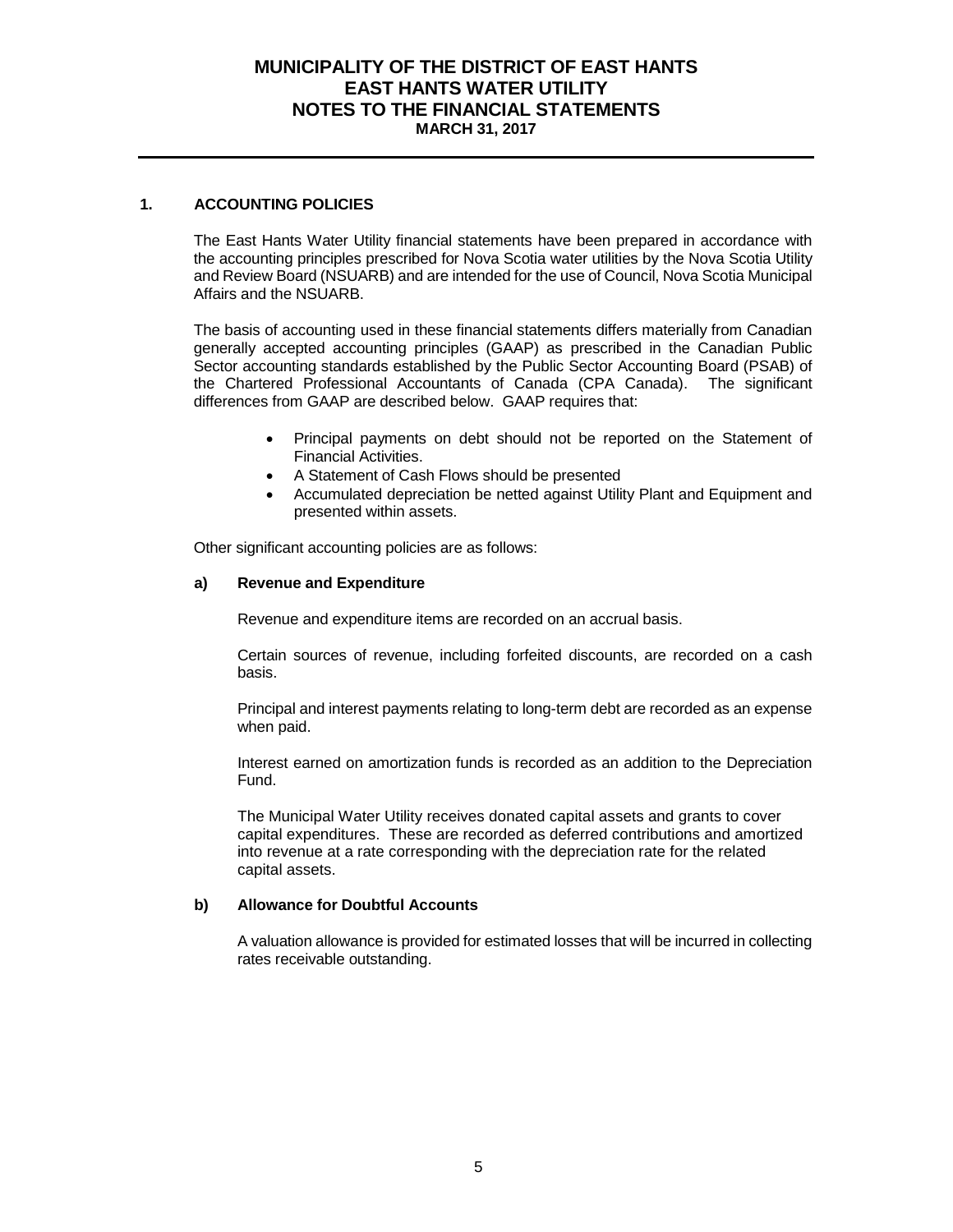#### **MUNICIPALITY OF THE DISTRICT OF EAST HANTS EAST HANTS WATER UTILITY NOTES TO THE FINANCIAL STATEMENTS MARCH 31, 2017**

#### **c) Utility Plant and Equipment**

Utility plant and equipment and projects in progress are recorded at the Utility's gross cost. Funds received through capital assistance programs or cost-sharing arrangements are treated as deferred contributions in the capital fund. Interest incurred during construction on significant water capital projects is capitalized. Interest is calculated at the prevailing rates for projects temporarily funded by general or water utility operations. Utility plant and equipment donated by external parties, generally developers, have been recorded at their estimated value.

#### **d) Depreciation**

Depreciation of donated Utility plant and equipment and depreciation of other capital assets is recorded in the Water Capital Fund calculated on a formula prescribed by the Utility Review Board. An amount of cash equal to the deprecation claimed is set aside annually out of earnings and transferred to a Depreciation Fund.

#### **e) Allocation of Municipal Costs to Water Utility Funds**

Where identifiable, costs incurred by the Municipality of East Hants on behalf of the water utility are charged to the utility funds. The salaries and overtime of Public Works staff is allocated in proportion to time spent working for the utility. A portion of administrative salaries and other expense of the Municipality are allocated to sewer and water operations.

#### **2. DEPRECIATION FUND**

|                                | 2017        | 2016        |
|--------------------------------|-------------|-------------|
| Cash, beginning of year        | \$1,709,272 | \$1,519,508 |
| Add:                           |             |             |
| Depreciation                   | 236,630     | 231,847     |
| Interest earned                | 19.720      | 17.826      |
| Deduct:                        |             |             |
| Appropriations to Capital Fund | (122, 607)  | (59,909)    |
| Cash, end of year              | \$1,843,015 | \$1,709,272 |

#### **3. TERM DEBT**

All term debt has been issued in the name of the Municipality of East Hants and has been properly authorized by Nova Scotia Municipal Affairs. See schedule of Capital Debt Charges and Term Debt.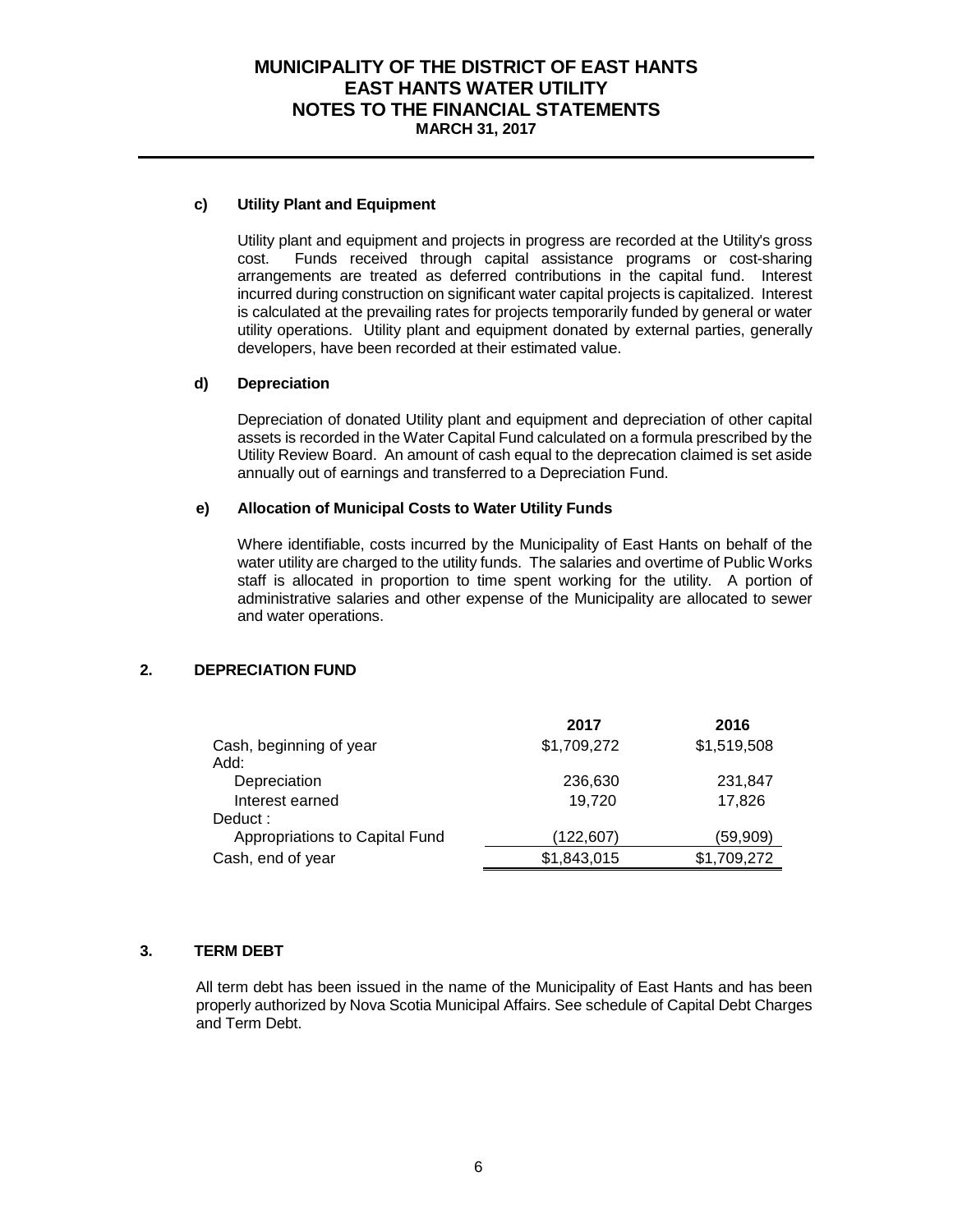#### **MUNICIPALITY OF THE DISTRICT OF EAST HANTS EAST HANTS WATER UTILITY NOTES TO THE FINANCIAL STATEMENTS MARCH 31, 2017**

#### **4. RATE BASE & RATE OF RETURN**

|                                | 2017        | 2016         |
|--------------------------------|-------------|--------------|
| Net operating revenue          |             |              |
| Operating revenue              | \$2,318,840 | \$2,188,309  |
| Operating expenditures         | (1,854,538) | (1,853,915)  |
| Net operating revenue          | \$464,302   | \$334,394    |
| Rate base                      |             |              |
| Utility plant and equipment    | 22,741,625  | 22.531.417   |
| Less: Accumulated depreciation | 5,287,830   | 4,933,502    |
| Less: contributed assets       | 7,580,791   | 7,515,090    |
| Rate Base                      | \$9,873,004 | \$10,082,825 |
| Rate of return on rate base    | 4.70%       | $3.32\%$     |
| .                              |             |              |

Rate of return on rate base: Net operating revenue x 100

Rate Base

#### **5. BUDGET FIGURES**

The East Hants Water Utility's annual budget is approved by Council. The budget figures is not subject to audit procedures.

#### **6. PROPERTY TAX EXEMPTION**

The property assets held by the East Hants Water Utility are exempt for property taxes by the Municipality of East Hants.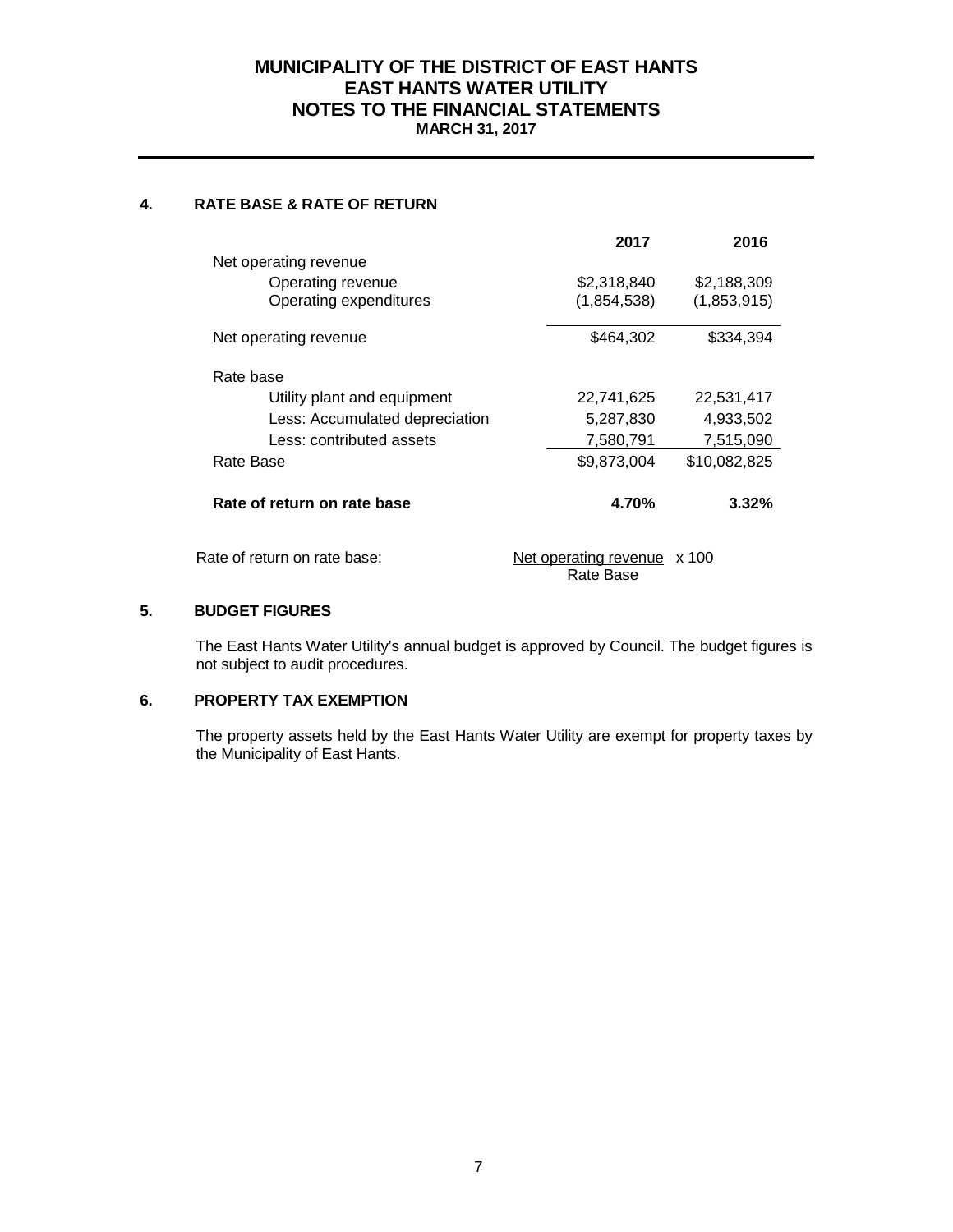# **Schedule of Investment in Water Utility Plant and Equipment Municipality of the District of East Hants East Hants Water Utility As at March 31, 2017**

|                                                    | 2017            |                    |    | 2016                  |  |
|----------------------------------------------------|-----------------|--------------------|----|-----------------------|--|
| <b>Land and Land rights</b>                        |                 |                    |    |                       |  |
| Coin meter                                         | \$              | 7,500              | \$ | 7,500                 |  |
| Other                                              |                 | 17,533             |    | 17,533                |  |
| Fence                                              |                 | 13,540             |    | 13,540                |  |
| Source of supply                                   |                 | 204,432            |    | 204,432               |  |
|                                                    |                 | 243,005            |    | 243,005               |  |
|                                                    |                 |                    |    |                       |  |
| <b>Structures and improvements</b>                 |                 |                    |    |                       |  |
| Source of supply                                   |                 | 260,667<br>118,280 |    | 260,667               |  |
| Pumping<br>Water treatment                         |                 | 12,046,866         |    | 118,280<br>11,984,060 |  |
| <b>Distribution reservoirs</b>                     |                 | 2,145,054          |    | 2,145,054             |  |
|                                                    |                 | 14,570,867         |    | 14,508,061            |  |
|                                                    |                 |                    |    |                       |  |
| <b>Equipment</b>                                   |                 |                    |    |                       |  |
| Pumping                                            |                 | 378,504            |    | 378,504               |  |
| Water treatment                                    |                 | 742,988            |    | 742,988               |  |
| Transportation                                     |                 | 29,488             |    | 29,488                |  |
| Tools and work equipment                           |                 | 40,471             |    | 40,471                |  |
| Other                                              |                 | 296,794            |    | 296,794               |  |
|                                                    |                 | 1,488,245          |    | 1,488,245             |  |
|                                                    |                 |                    |    |                       |  |
| <b>Water Utilities Contributed Buried Services</b> |                 | 1,234,334          |    | 1,234,334             |  |
| <b>Mains</b>                                       |                 |                    |    |                       |  |
| Transmission                                       |                 | 3,942,428          |    | 3,942,428             |  |
| <b>Distribution</b>                                |                 | 118,776            |    | 118,776               |  |
|                                                    |                 | 4,061,204          |    | 4,061,204             |  |
|                                                    |                 |                    |    |                       |  |
| <b>Services</b>                                    |                 | 294,879            |    | 294,879               |  |
| <b>Meters</b>                                      |                 | 96,373             |    | 96,373                |  |
|                                                    |                 |                    |    |                       |  |
| <b>Hydrants</b>                                    |                 | 665,116            |    | 605,316               |  |
| <b>Work In Progress</b>                            |                 | 87,602             |    |                       |  |
|                                                    | $\overline{\$}$ | 22,741,625         | \$ | 22,531,417            |  |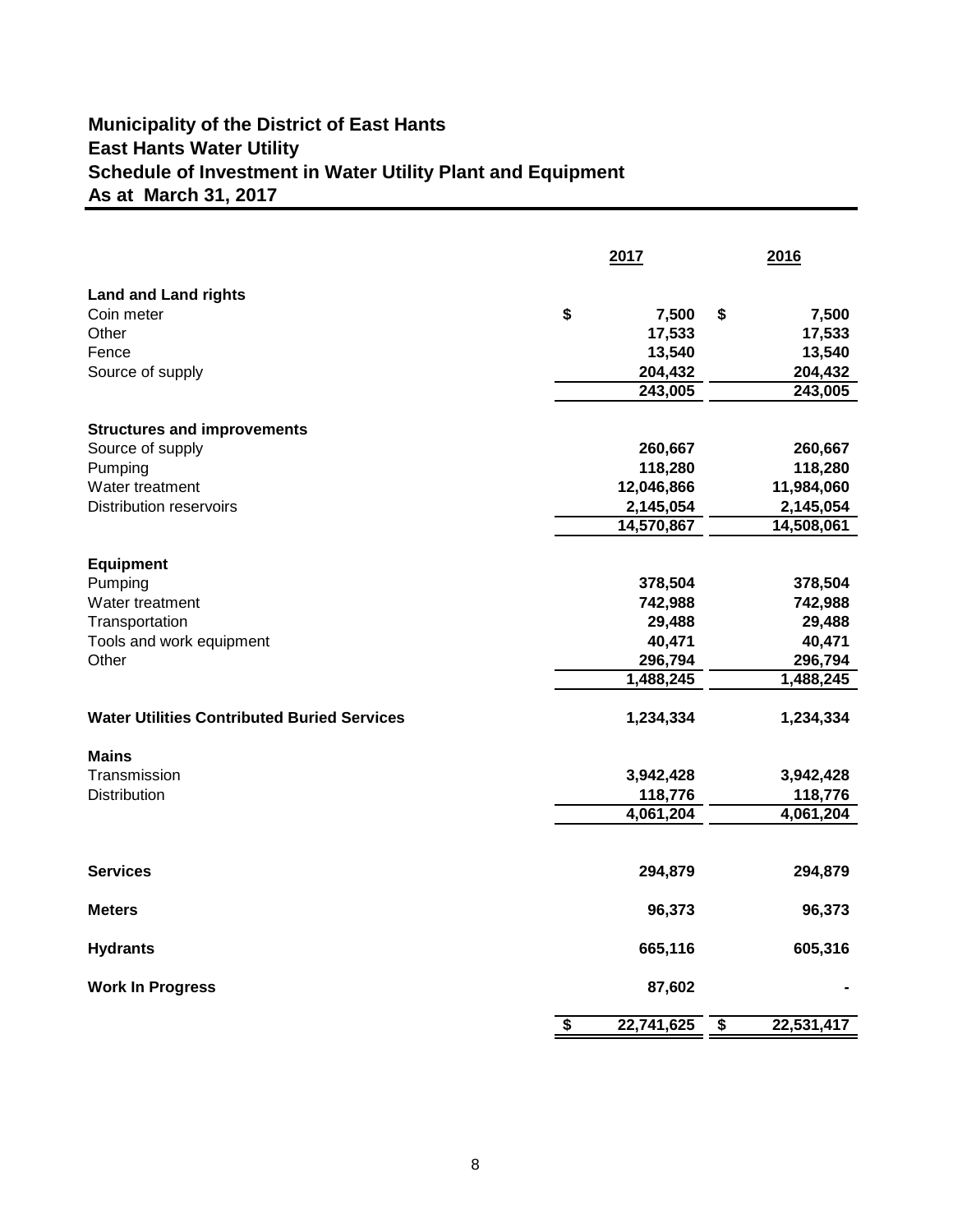## **Municipality of the District of East Hants East Hants Water Utility Operating Fund Schedule to Statement of Financial Activities Year Ended March 31, 2017**

|                                            |                                      | 2017    | 2016                 |         |  |
|--------------------------------------------|--------------------------------------|---------|----------------------|---------|--|
| <b>Source of Supply</b>                    |                                      |         |                      |         |  |
| Supplies and expenses                      | \$                                   | 9,715   | \$                   | 10,477  |  |
| <b>Pumping</b>                             |                                      |         |                      |         |  |
| Power                                      | \$                                   | 130,748 | \$                   | 129,648 |  |
| Maintenance                                |                                      | 100,989 |                      | 104,822 |  |
|                                            | \$                                   | 231,737 | \$                   | 234,470 |  |
| <b>Water Treatment</b>                     |                                      |         |                      |         |  |
| Supervision and engineering                | \$                                   | 20,526  | \$                   | 20,335  |  |
| Labour                                     |                                      | 165,472 |                      | 168,187 |  |
| Supplies and expenses                      |                                      | 168,426 |                      | 180,158 |  |
| Maintenance of structures and improvements |                                      | 80,397  |                      | 57,432  |  |
|                                            | \$                                   | 434,821 | $\overline{\bullet}$ | 426,112 |  |
| <b>Transmission and distribution</b>       |                                      |         |                      |         |  |
| Supervision and engineering                | \$                                   | 24,631  | \$                   | 24,404  |  |
| Labour                                     |                                      | 179,838 |                      | 187,217 |  |
| Maintenance of mains                       |                                      | 403,793 |                      | 424,893 |  |
| Maintenance of other distribution plant    |                                      | 2,971   |                      | 2,847   |  |
| Store expenses                             |                                      | 34,570  |                      | 34,942  |  |
| <b>Transportation expenses</b>             |                                      | 10,202  |                      | 7,617   |  |
|                                            | \$                                   | 656,005 | \$                   | 681,920 |  |
| <b>Administration and general</b>          |                                      |         |                      |         |  |
| Supervision                                | \$                                   | 90,799  | \$                   | 79,430  |  |
| Consumer billing and accounting            |                                      | 96,006  |                      | 86,296  |  |
| Uncollectible accounts                     |                                      | 3,066   |                      | (538)   |  |
| General office expenses                    |                                      | 84,901  |                      | 95,575  |  |
| Audit                                      |                                      | 8,299   |                      | 5,831   |  |
| Regulatory expenses                        |                                      | 2,559   |                      | 2,495   |  |
|                                            | $\overline{\boldsymbol{\mathsf{s}}}$ | 285,630 | \$                   | 269,089 |  |